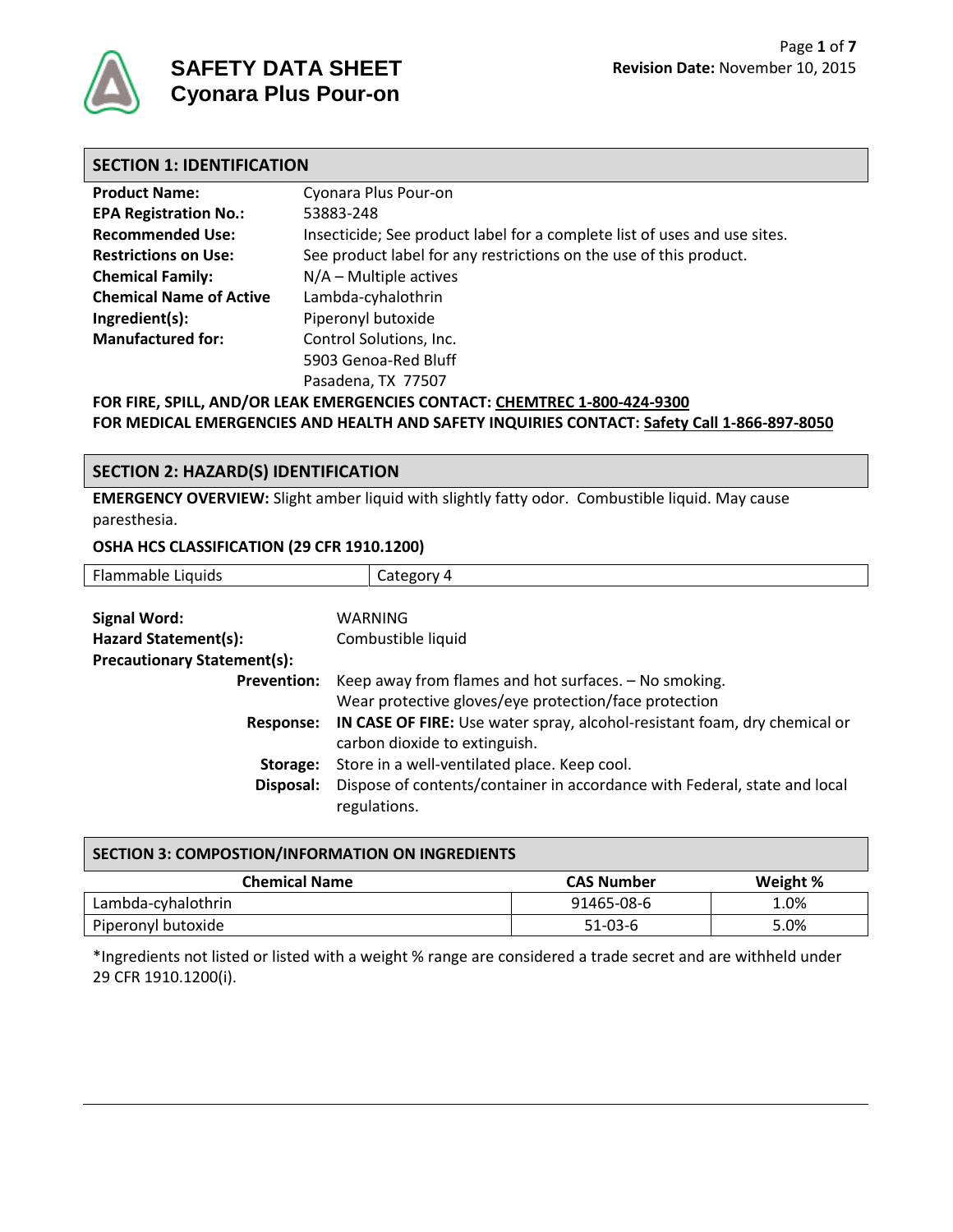|              | <b>SECTION 4: FIRST AID MEASURES</b>                                                             |
|--------------|--------------------------------------------------------------------------------------------------|
| IF IN EYES:  | Hold eye open and rinse slowly and gently with water for 15 to 20 minutes. Remove contact        |
|              | lenses, if present, after the first 5 minutes; then continue rinsing eye. Call a poison control  |
|              | center or doctor for treatment advice.                                                           |
| IF ON SKIN:  | Take off contaminated clothing. Rinse skin immediately with plenty of water for 15 to 20         |
|              | minutes. Call a poison control center or doctor for treatment advice.                            |
| IF INHALED:  | Move person to fresh air. If person is not breathing, call 911 or an ambulance; then give        |
|              | artificial respiration, preferably mouth-to-mouth if possible. Call a poison control center or   |
|              | doctor for further treatment advice.                                                             |
| IF INGESTED: | Call a poison control center or doctor immediately for treatment advice. Have person sip a       |
|              | glass of water if able to swallow. Do not induce vomiting unless told to do so by a poison       |
|              | control center or doctor. Do not give anything by mouth to an unconscious person.                |
|              | Most important symptoms/offects, acute and delayed: Direct contact with eves may cause temperary |

**Most important symptoms/effects, acute and delayed:** Direct contact with eyes may cause temporary irritation. Lambda-cyhalothrin is known to cause paresthesia.

## **SECTION 5: FIRE-FIGHTING MEASURES**

| <b>Suitable Extinguishing Media:</b>         | Water spray, alcohol-resistant foam, dry chemical or carbon dioxide  |  |  |
|----------------------------------------------|----------------------------------------------------------------------|--|--|
| <b>Unsuitable Extinguishing Media:</b>       | Water jet as it may spread fire.                                     |  |  |
| <b>Hazardous Combustion Products:</b>        | Thermal decomposition may produce toxic carbon and nitrogen oxides.  |  |  |
| <b>Special Protective Equipment &amp;</b>    | Evacuate area and fight fire upwind from a safe distance to avoid    |  |  |
| <b>Precautions:</b>                          | hazardous vapors and decomposition products. Foam and/or dry         |  |  |
|                                              | chemical are preferred to minimize environmental contamination. If   |  |  |
|                                              | water is used, dike and collect water to prevent run-off. Wear self- |  |  |
|                                              | contained breathing apparatus and full fire-fighting turn-out gear   |  |  |
|                                              | (Bunker gear).                                                       |  |  |
| <b>Unusual Fire &amp; Explosion Hazards:</b> | None known                                                           |  |  |

## **SECTION 6: ACCIDENTAL RELEASE MEASURES**

| <b>Personal Precautions:</b>      | See Section 8 for personal protection equipment.                                                                                                                                                                                                                                                                                                                                                                                               |
|-----------------------------------|------------------------------------------------------------------------------------------------------------------------------------------------------------------------------------------------------------------------------------------------------------------------------------------------------------------------------------------------------------------------------------------------------------------------------------------------|
| <b>Environmental Precautions:</b> | Keep spilled material and any rinsate from contaminating soil or from entering<br>sewage and drainage systems and bodies of water.                                                                                                                                                                                                                                                                                                             |
| <b>Methods for Containment:</b>   | Isolate the spill area. Keep unnecessary and unprotected personnel from<br>entering. Absorb small spills with sand, vermiculite or other inert absorbent.<br>Dike large spills using absorbent or impervious material such as clay or sand.<br>Avoid combustible materials such as sawdust or cloth rags. Recover and<br>contain as much free liquid as possible for reuse. Allow absorbed material to<br>solidify and scrape up for disposal. |
| <b>Methods for Clean-up:</b>      | Place contaminated material in appropriate container for disposal. After<br>removal, flush contaminated area thoroughly with soap and water. Pick up<br>wash liquid with additional absorbent and place in a disposable container. Do<br>not put spilled material back in the original container. Clean area carefully as<br>product is oil based and may cause a slipping hazard.                                                             |
| <b>Other Information:</b>         | None known                                                                                                                                                                                                                                                                                                                                                                                                                                     |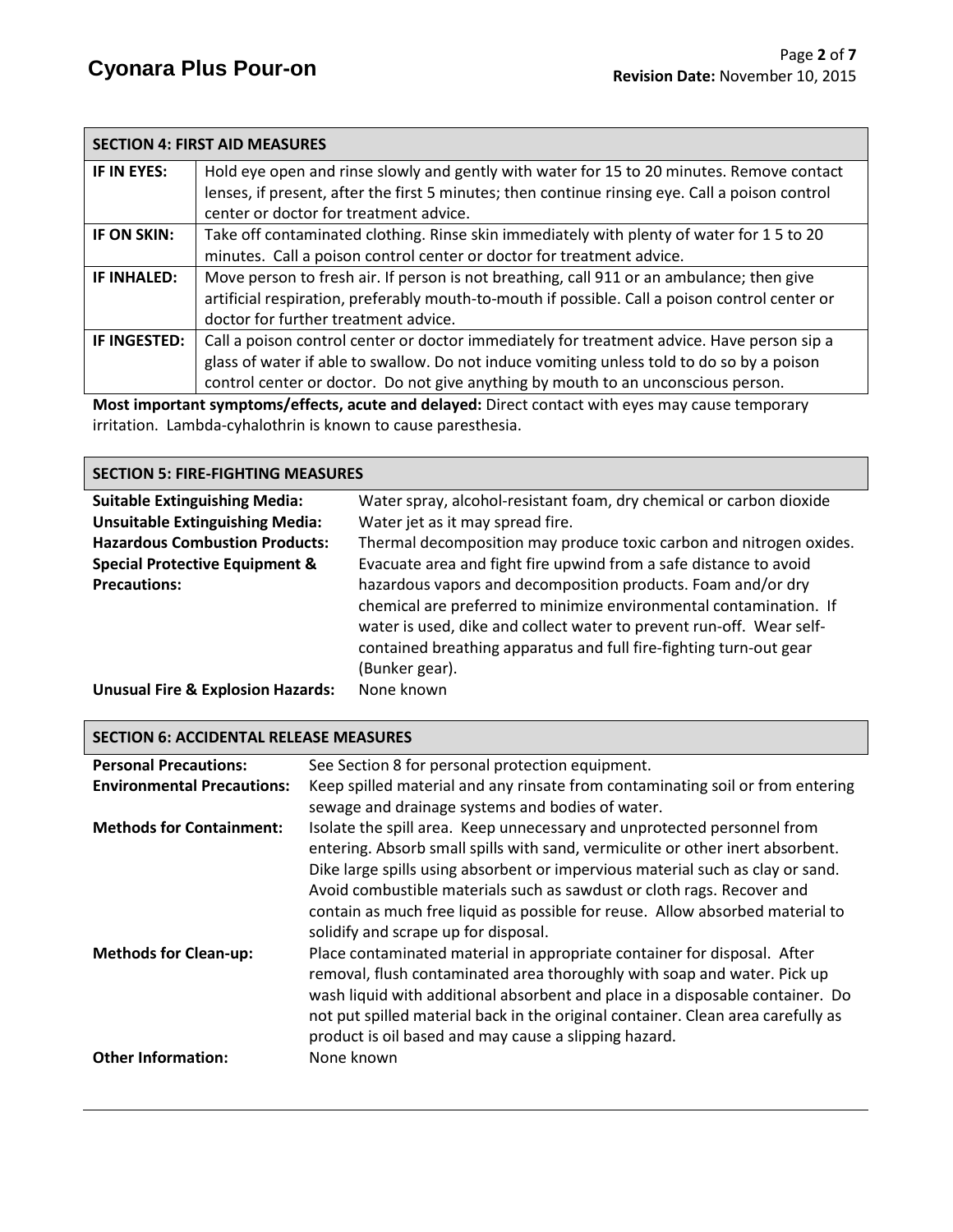#### **SECTION 7: HANDLING AND STORAGE**

**Handling:** RECOMMENDATIONS ARE INTENDED FOR MANUFACTURING, PACKAGING AND COMMERCIAL BLENDING WORKERS. PESTICIDE APPLICATORS AND WORKERS must refer to the product label and Directions for Use attached to the product for Agricultural Use Requirements in accordance with the EPA Worker Protection Standard 40 CFR part 170.Handle and open container in a manner as to prevent spillage. Do not eat, drink or smoke while handling this product. Immediately wash off accidental splashes of the concentrate or spray mixture from skin, clothing and out of eyes. **Storage: See pesticide label for full information on product storage.** Do not contaminate water, food or feed by storage of this product. Store away from sources of heat, out of direct sunlight and away from incompatible materials. Pesticides should be stored in secured areas away from children and animals.

**Storage Temperature (Min/Max):** Not determined but avoid extreme temperatures. **Product Incompatibilities:** Avoid contact with strong oxidizers.

#### **SECTION 8: EXPOSURE CONTROLS/PERSONAL PROTECTION**

**Users of a pesticide product must refer to the product label for personal protective equipment requirements.**

#### **Exposure Guidelines:**

| <b>COMPONENT</b>     | OSHA PEL | <b>ACGIH TLV</b> | <b>NIOSH REL</b> |
|----------------------|----------|------------------|------------------|
| No components listed |          |                  |                  |

| <b>Engineering Controls:</b>      | Provide general or local exhaust ventilation systems to maintain airborne<br>concentrations below OSHA PELs or other specified exposure limits. Local exhaust<br>ventilation is preferred.                                                                                                                                                                                                                                                                                                                                                           |  |  |
|-----------------------------------|------------------------------------------------------------------------------------------------------------------------------------------------------------------------------------------------------------------------------------------------------------------------------------------------------------------------------------------------------------------------------------------------------------------------------------------------------------------------------------------------------------------------------------------------------|--|--|
| <b>Respiratory Protection:</b>    | In areas of poor ventilation, use a NIOSH approved respirator with<br>cartridges/canisters approved for oils and pesticides.                                                                                                                                                                                                                                                                                                                                                                                                                         |  |  |
| <b>Eye Protection:</b>            | Chemical goggles or safety glasses and full-face shield.                                                                                                                                                                                                                                                                                                                                                                                                                                                                                             |  |  |
| <b>Protective Gloves:</b>         | Chemical-resistant gloves such as barrier laminate, butyl rubber, nitrile,<br>neoprene rubber, polyvinyl chloride (PVC) or Viton.                                                                                                                                                                                                                                                                                                                                                                                                                    |  |  |
| <b>Other Protective Clothing:</b> | Long-sleeved shirt, long pants and shoes plus socks.                                                                                                                                                                                                                                                                                                                                                                                                                                                                                                 |  |  |
| <b>General Safety Measures:</b>   | Wash hands before eating, drinking, chewing gum, using tobacco, or using the<br>toilet. Remove clothing immediately after handling this product. Wash outside<br>of gloves before removing. Discard clothing and other absorbent materials that<br>have been drenched or heavily contaminated with this product's concentrate.<br>Do not reuse them. Follow manufacturer's instructions for cleaning and<br>maintaining PPE. If no such instructions for washables, use detergent and hot<br>water. Keep and wash PPE separately from other laundry. |  |  |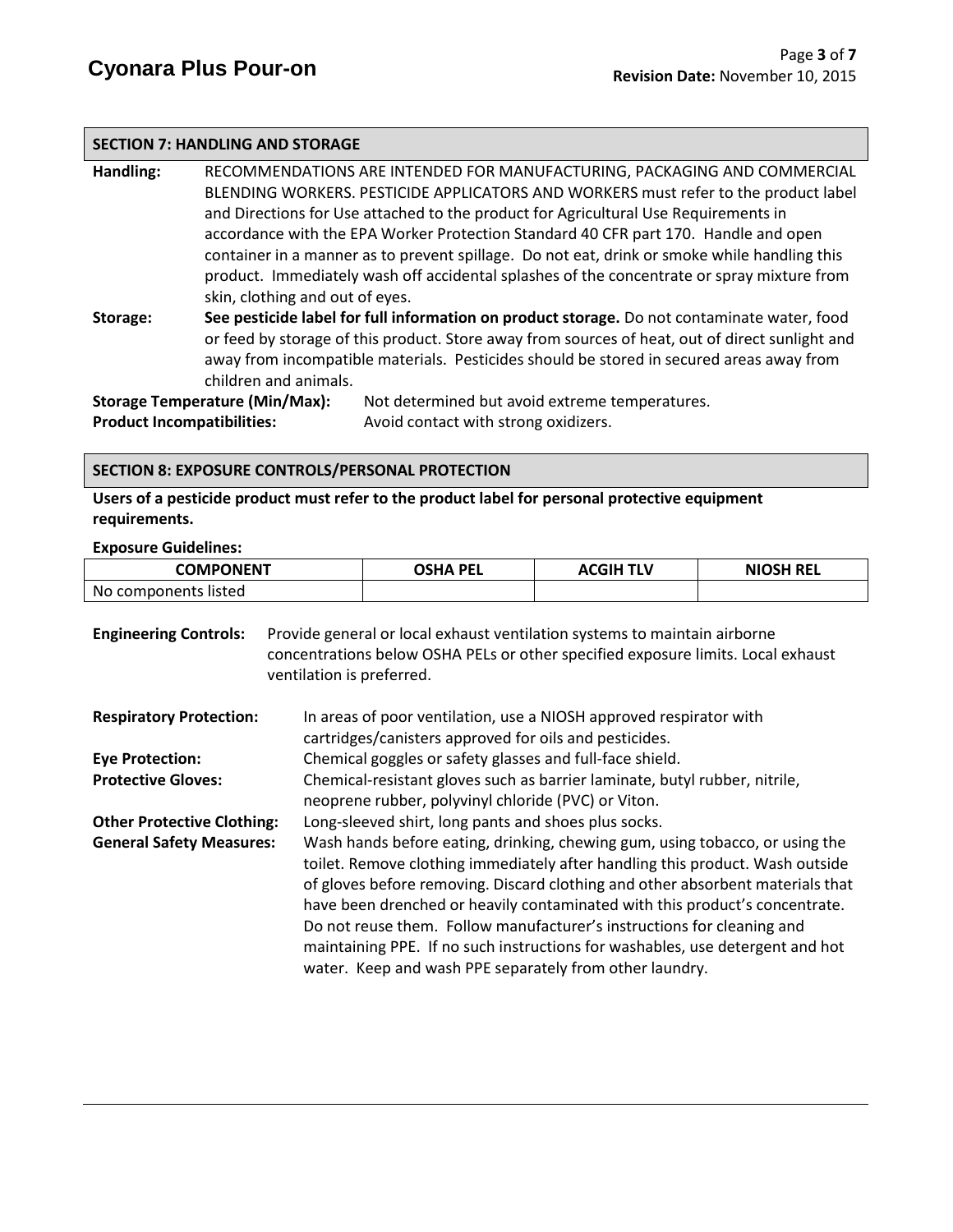## **SECTION 9: PHYSICAL AND CHEMICAL PROPERTIES**

| Appearance:                     | Slight amber liquid | <b>Upper/Lower Flammability Limits:</b> | Not determined    |
|---------------------------------|---------------------|-----------------------------------------|-------------------|
| Odor:                           | Slightly fatty      | <b>Vapor Pressure:</b>                  | Not determined    |
| <b>Odor Threshold:</b>          | Not determined      | <b>Vapor Density:</b>                   | Not determined    |
| pH:                             | $7.0 - 8.0$         | Relative Density (@24°C):               | $0.964$ (typical) |
| <b>Melting /Freezing Point:</b> | Not determined      | Solubility:                             | Not determined    |
| <b>Boiling Point/Range:</b>     | Not determined      | <b>Partition Coefficient:</b>           | Not determined    |
| <b>Flash Point:</b>             | $>150^{\circ}$ F    | <b>Auto-ignition Temperature:</b>       | Not determined    |
| <b>Evaporation Rate:</b>        | Not determined      | <b>Decomposition Temperature:</b>       | Not determined    |
| <b>Flammability:</b>            | Not applicable      | <b>Viscosity:</b>                       | 17.5 cst @ 68°F   |

| <b>SECTION 10: STABILITY AND REACTIVITY</b> |                                                             |  |  |  |  |
|---------------------------------------------|-------------------------------------------------------------|--|--|--|--|
| <b>Reactivity:</b>                          | No hazardous chemical reactions known.                      |  |  |  |  |
| <b>Chemical Stability:</b>                  | Stable under normal storage and handling conditions.        |  |  |  |  |
| <b>Possibility of Hazardous Reactions:</b>  | No potential for hazardous reactions known.                 |  |  |  |  |
| <b>Conditions to Avoid:</b>                 | Excessive heat, sources of ignition                         |  |  |  |  |
| <b>Incompatible Materials:</b>              | Strong oxidizers                                            |  |  |  |  |
| <b>Hazardous Decomposition Products:</b>    | Thermal decomposition may produce toxic carbon and nitrogen |  |  |  |  |
|                                             | oxides.                                                     |  |  |  |  |

#### **SECTION 11: TOXICOLOGICAL INFORMATION**

| <b>Likely Routes of Exposure:</b>   | Eye contact, Skin contact, Inhalation, Ingestion                                                                                         |  |  |  |
|-------------------------------------|------------------------------------------------------------------------------------------------------------------------------------------|--|--|--|
| <b>Symptoms of Exposure:</b>        | Lambda-cyhalothrin is known to cause paresthesia.                                                                                        |  |  |  |
| Oral $LD_{50}$ :                    | $3,129$ mg/kg (rat)                                                                                                                      |  |  |  |
| Dermal LD <sub>50</sub> :           | $>5,000$ mg/kg (rat)                                                                                                                     |  |  |  |
| Inhalation LC <sub>50</sub> :       | $>2.01$ mg/L (rat); No mortalities occurred during the testing and this product is<br>not considered to be acutely toxic via inhalation. |  |  |  |
| <b>Eye Irritation/Damage:</b>       | Causes moderate eye irritation clearing within 72 hours (rabbit).                                                                        |  |  |  |
| <b>Skin Corrosion/Irritation:</b>   | May cause brief and mild skin irritation based upon animal testing (rabbit).                                                             |  |  |  |
| <b>Skin Sensitization:</b>          | Non-sensitizer (guinea pig)                                                                                                              |  |  |  |
| <b>Chronic/Subchronic Toxicity:</b> | None known                                                                                                                               |  |  |  |
| <b>Mutagenicity:</b>                | None known                                                                                                                               |  |  |  |
| <b>Reproductive Toxicity:</b>       | None known                                                                                                                               |  |  |  |
| <b>Neurotoxicity:</b>               | None known                                                                                                                               |  |  |  |
| <b>Target Organs:</b>               | None known                                                                                                                               |  |  |  |

# **Aspiration Hazard:** Not anticipated to be an aspiration hazard.<br> **Carcinogenicity:** See below

| Carcinogenicity:     | See below.   |         |            |             |
|----------------------|--------------|---------|------------|-------------|
| <b>Chemical Name</b> | <b>ACGIH</b> | IARC    | <b>NTP</b> | <b>OSHA</b> |
| Piperonyl butoxide   |              | Group 3 |            |             |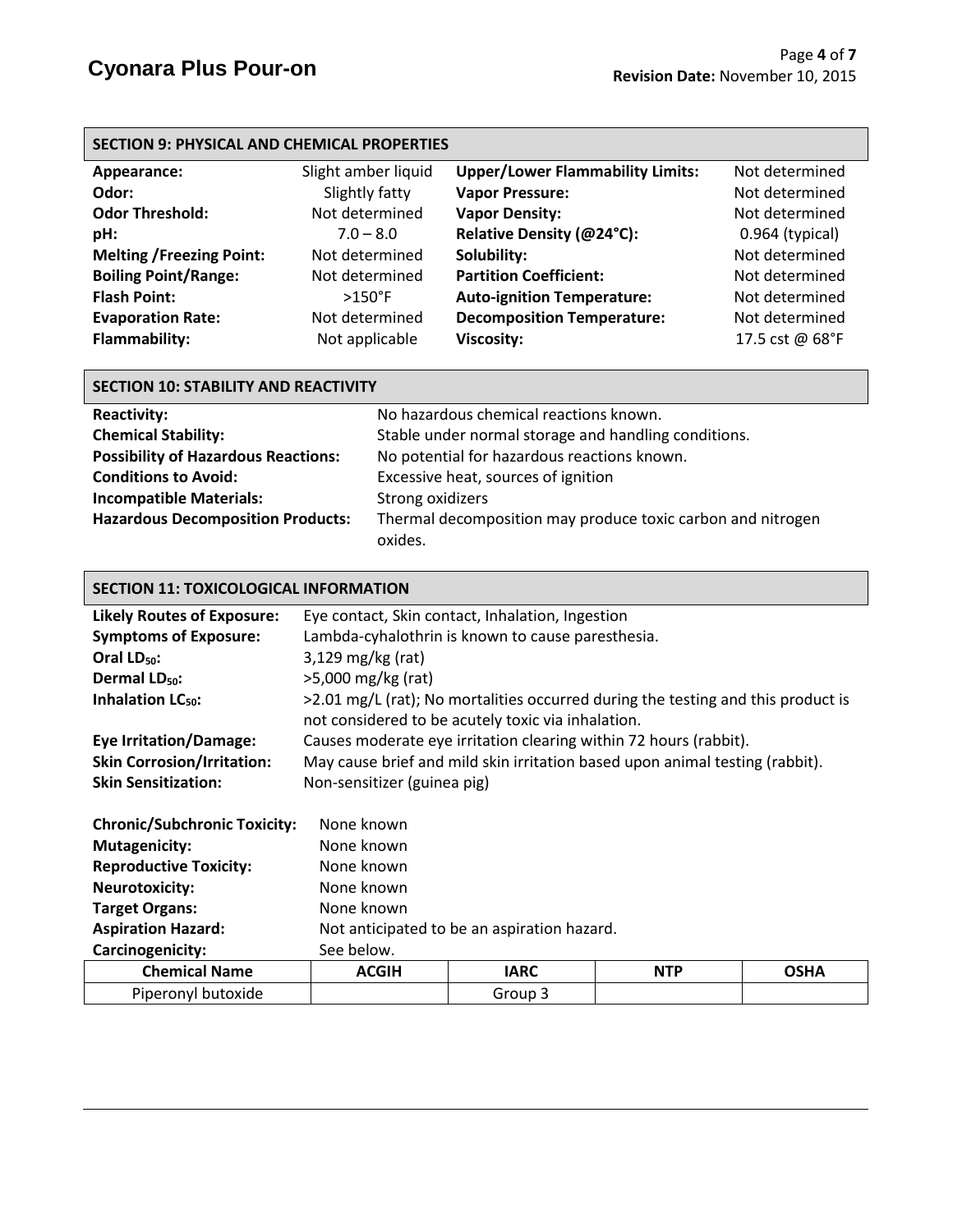## **SECTION 12: ECOLOGICAL INFORMATION**

## **Environmental Hazards Statement from FIFRA Regulated Pesticide Label:**

This pesticide is extremely toxic to fish. Use with care when applying in areas adjacent to any body of water. Apply this product only as specified on the label.

To protect the environment, do not allow pesticide to run off or enter into storm drains, drainage ditches, gutters or surface waters. Applying this product in calm weather, when rain is not predicted for the next 24 hours will help to ensure that wind or rain does not blow or wash pesticide off the treatment area.

| <b>ECOTOXICITY DATA:</b>              | The data presented below is on technical lambda-cyhalothrin. |
|---------------------------------------|--------------------------------------------------------------|
| <b>Fish Toxicity:</b>                 | Rainbow trout: 96 hr $LC_{50}$ < 0.24 $\mu/L$                |
| <b>Aquatic Invertebrate Toxicity:</b> | Daphnia magna: 48 hr $EC_{50}$ <0.001 $\mu/L$                |
| <b>Aquatic Plant Toxicity:</b>        | No data available                                            |
| <b>Avian Toxicity:</b>                | No data available                                            |
| <b>Honeybee Toxicity:</b>             | No data available                                            |
|                                       |                                                              |

#### **ENVIRONMENTAL EFFECTS:**

| No data available |
|-------------------|
| No data available |
| No data available |
| No data available |
|                   |

#### **SECTION 13: DISPOSAL CONSIDERATIONS**

| <b>Waste Disposal:</b>       | Refer to the pesticide label for full information on disposal. Pesticide wastes are                                                          |
|------------------------------|----------------------------------------------------------------------------------------------------------------------------------------------|
|                              | toxic. Improper disposal of unused pesticide, spray mixture, or rinse water is a                                                             |
|                              | violation of Federal law. If these wastes cannot be used according to label                                                                  |
|                              | instructions, contact your State Pesticide or Environmental Control Agency or the                                                            |
|                              | Hazardous Waste representative at the nearest EPA Regional Office for guidance in                                                            |
|                              | proper disposal methods.                                                                                                                     |
| <b>Container Disposal:</b>   | Refer to the pesticide label for full information on disposal. When possible, triple                                                         |
|                              | rinse the container and offer for recycling if available.                                                                                    |
| <b>RCRA Characteristics:</b> | It is the responsibility of the individual disposing of this product to determine the<br>RCRA classification and hazard status of the waste. |

#### **SECTION 14: TRANSPORTATION INFORMATION**

| <b>DOT</b><br>(Ground): | Not regulated                                                                              |
|-------------------------|--------------------------------------------------------------------------------------------|
| <b>IMDG</b>             | UN3082, Environmentally hazardous substance, liquid, n.o.s. (Lambda-cyhalothrin, Piperonyl |
| (Sea):                  | butoxide), 9, PGIII                                                                        |
| <b>IATA</b>             | UN3082, Environmentally hazardous substance, liquid, n.o.s. (Lambda-cyhalothrin, Piperonyl |
| (Air):                  | butoxide), 9, PGIII                                                                        |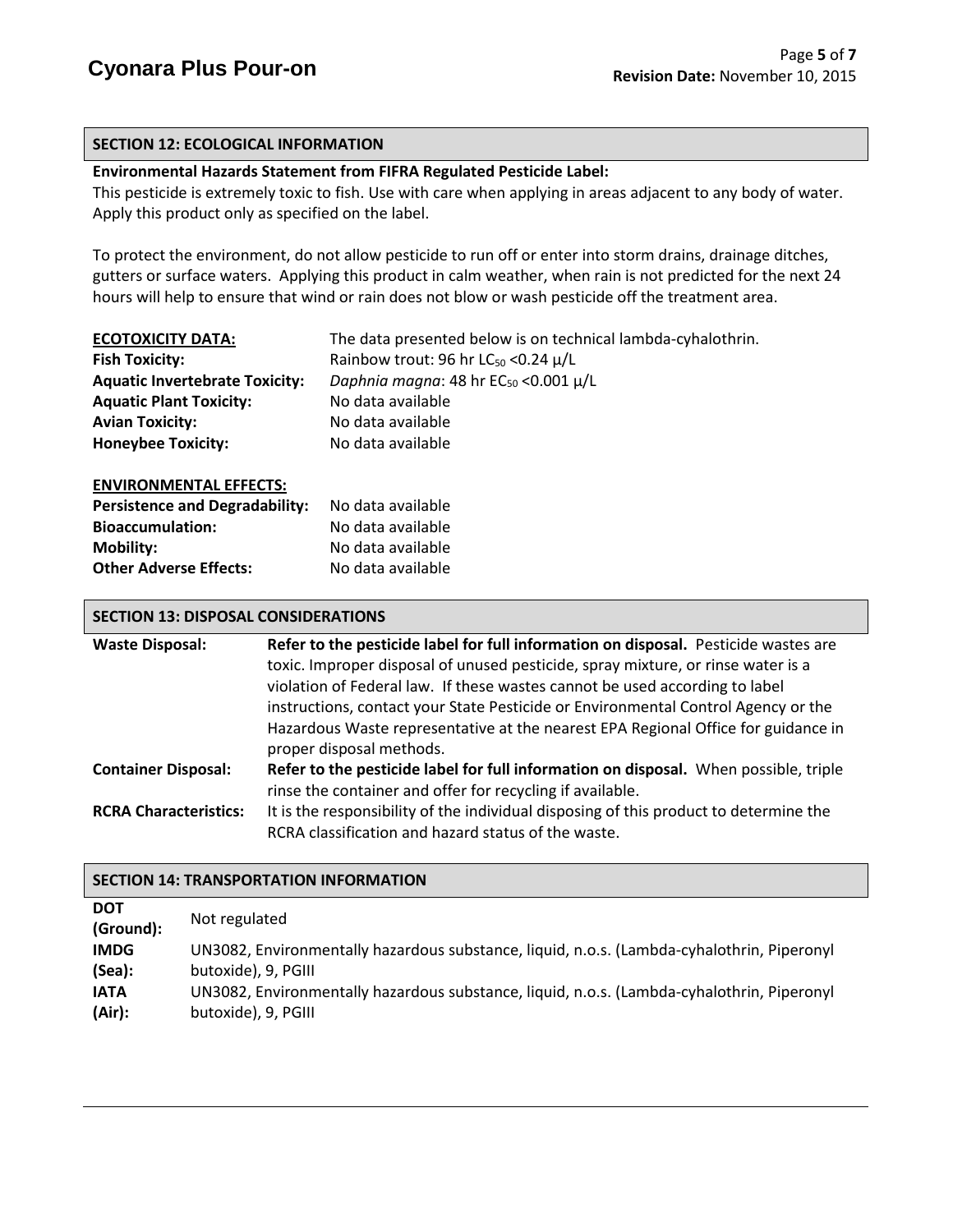## **SECTION 15: REGULATORY INFORMATION**

**Labeling Requirements Under FIFRA:** This chemical is a pesticide product registered by the Environmental Protection Agency and is subject to certain labeling requirements under federal pesticide law. These requirements differ from the classification criteria and hazard information required for safety data sheets and for workplace labels of non-pesticide chemicals. Following is the hazard information as required on the pesticide label:

## WARNING

May be fatal if swallowed. Harmful if inhaled or absorbed through the skin. Causes moderate eye irritation. Avoid breathing vapors or spray mist. Avoid contact with skin, eyes or clothing. Wear long-sleeved shirt and long pants, socks, shoes, and gloves. Remove contaminated clothing and wash before re-use. Wash thoroughly with soap and water after handling and before eating, drinking, chewing gum, or using tobacco.

**TSCA Inventory:** This product is exempt from TSCA inventory listing requirements as it is solely for FIFRA regulated use.

**SARA Title III Information:**

 **Section 302 – Extremely hazardous substances:** None

**Section 311/312 – Hazard Categories:** Fire

 **Section 313 –** This product contains a chemical or chemicals which are subject to the reporting requirements of the Act and Title 40 of the Code of Federal Regulations, Part 372:

| Chemical Name      | <b>CAS Number</b> | Weight % |
|--------------------|-------------------|----------|
| Piperonyl butoxide | ົດລ<br>-U3-0      | 5.0%     |

**CERCLA –** This product contains the following chemicals which have a reportable quantity (RQ) under the Comprehensive Environmental Response, Compensation and Liability Act (CERCLA):

| <b>Chemical Name</b> | <b>CAS Number</b> | <b>RQ</b> | <b>Quantity of</b><br><b>Finished Product</b> |
|----------------------|-------------------|-----------|-----------------------------------------------|
| None listed          |                   |           |                                               |

#### **CALIFORNIA PROPOSITION 65:**

| <b>Chemical Name</b> | <b>CAS Number</b> | Prop 65 Category(ies) |
|----------------------|-------------------|-----------------------|
| None listed          |                   |                       |

#### **U.S. STATE RIGHT-TO-KNOW REGULATIONS:**

| <b>Chemical Name</b> | <b>New Jersey</b> | <b>Massachusetts</b> | <b>Pennsylvania</b> |
|----------------------|-------------------|----------------------|---------------------|
| Sovbean oil          |                   |                      |                     |
| Lambda-cyhalothrin   |                   |                      |                     |
| Piperonyl butoxide   |                   |                      |                     |